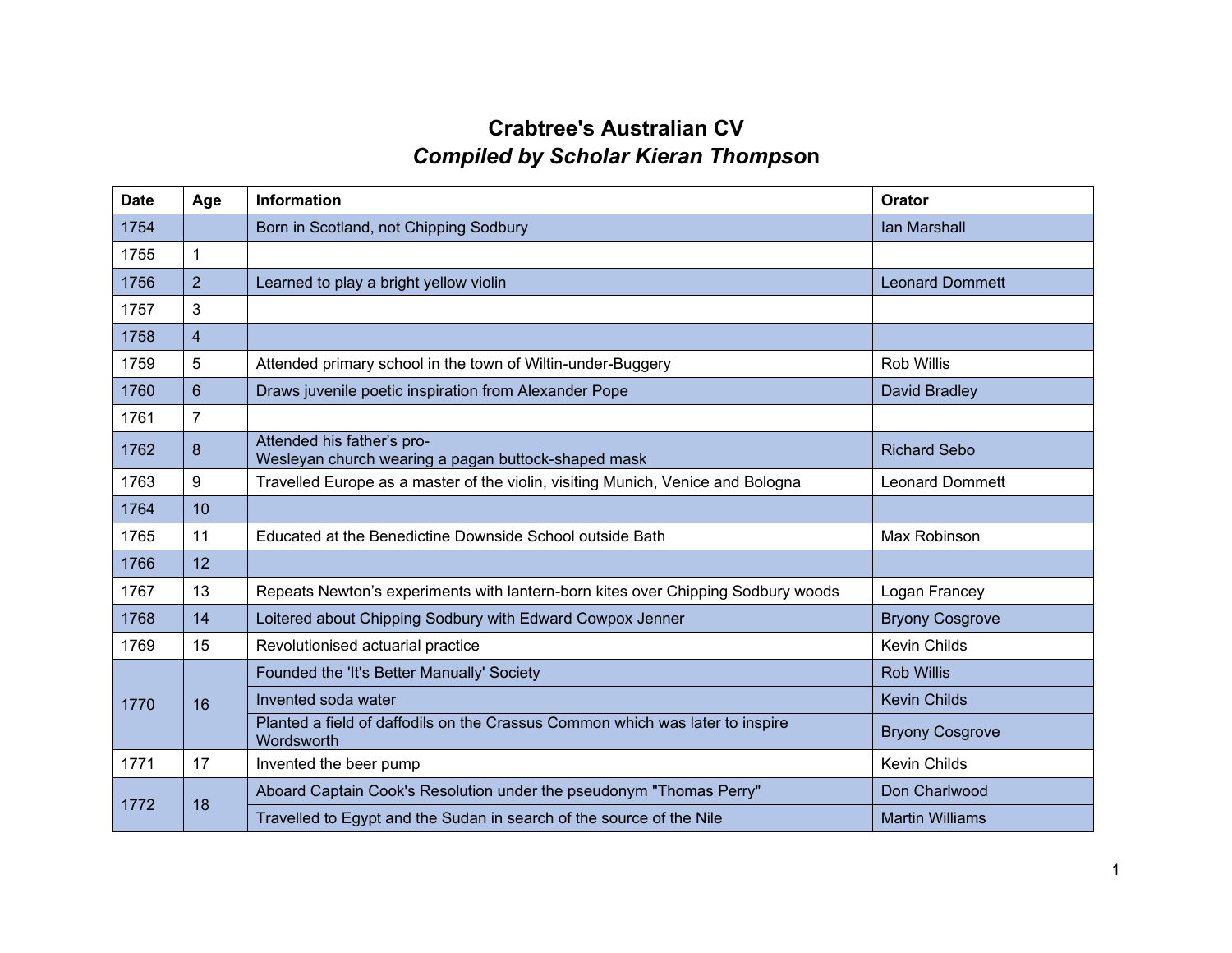|      |    | Explored the glaciers of Mount Kilimanjaro and returned with hypothermia                                                                                                                                                          | <b>Peter Kershaw</b> |
|------|----|-----------------------------------------------------------------------------------------------------------------------------------------------------------------------------------------------------------------------------------|----------------------|
|      |    | Invented the words 'bastard' and 'bugger' in his Gradus ad Oxoniam dictionary                                                                                                                                                     | Kate Burridge        |
| 1772 | 19 | Sent to Oxford and was sent down                                                                                                                                                                                                  | Don Charlwood        |
| 1773 | 20 | Stage Manager in the production staring Miss Eurelia Herbaceous and put out an on-<br>stage fire using 'recycled' drink                                                                                                           | <b>Phil A'Vard</b>   |
|      | 21 | Admitted as a student at Gray's Inn                                                                                                                                                                                               | Pat Kilbride         |
| 1774 |    | Opened a brothel in Boston                                                                                                                                                                                                        | Paul Rodan           |
|      |    | Engaged as an Assistant Stage Manager at the Drury Lane theatre during which time he<br>was required to fill in during a performance which inspired the character of Quasimodo                                                    | Phil A'Vard          |
| 1775 | 22 | Was present at the beginning of the American Revolution                                                                                                                                                                           | John Salmond         |
|      |    | Ghost wrote 'The Rivals' for Richard Brinsley Sheridan which established a formidable<br>theatrical partnership                                                                                                                   | Diana Burleigh       |
| 1776 | 23 | Went to Saint Petersburg with Elisabeth Chudleigh, Duchess of Kingston and Countess<br>of Bristol where he befriended Catherine the Great                                                                                         | lan Cummins          |
| 1777 | 24 | Went to Calcutta and was friends with Warren Hastings, the first British Governor<br>General                                                                                                                                      | David Cunningham     |
| 1778 | 25 | Creates the polymer Crabtree's Dope                                                                                                                                                                                               | Noel Murray          |
| 1779 | 26 | Utilized a walking stick that used Newton's 'Absolute Space' principle, using which he<br>could give indisputable measurements of anything. Also invented a watch that told<br>'Absolute Time', enabling Crabtree to conquer time | Logan Francey        |
|      |    | Used silk he had gathered during his trip to Calcutta to build a hot air balloon                                                                                                                                                  | David Cunningham     |
| 1780 | 27 | Wrote a brief poem upon the death of Captain Cook that was discovered among<br>Wordsworth's papers                                                                                                                                | Don Charlwood        |
|      |    | Had a son called August Leopold Crelle with Mile Lavalle that was given up for adoption<br>in Germany and who went on to make a significant contribution to mathematics                                                           | Michael Deakin       |
|      |    | Admitted as a Barrister at Gray's Inn                                                                                                                                                                                             | Pat Kilbride         |
| 1781 | 28 | Joined the British East India Company and travelled to Italy to sample pizza for the<br>company's franchise in China                                                                                                              | <b>Jim McGrath</b>   |
| 1782 | 29 | Mastered the technique of tappen insertion for hibernating Russian bears                                                                                                                                                          | Ian Cummins          |
| 1783 | 30 | Established Crabtree and Hillier wine shippers in Orleans                                                                                                                                                                         | Don Charlwood        |
| 1784 | 31 |                                                                                                                                                                                                                                   |                      |
| 1785 | 32 |                                                                                                                                                                                                                                   |                      |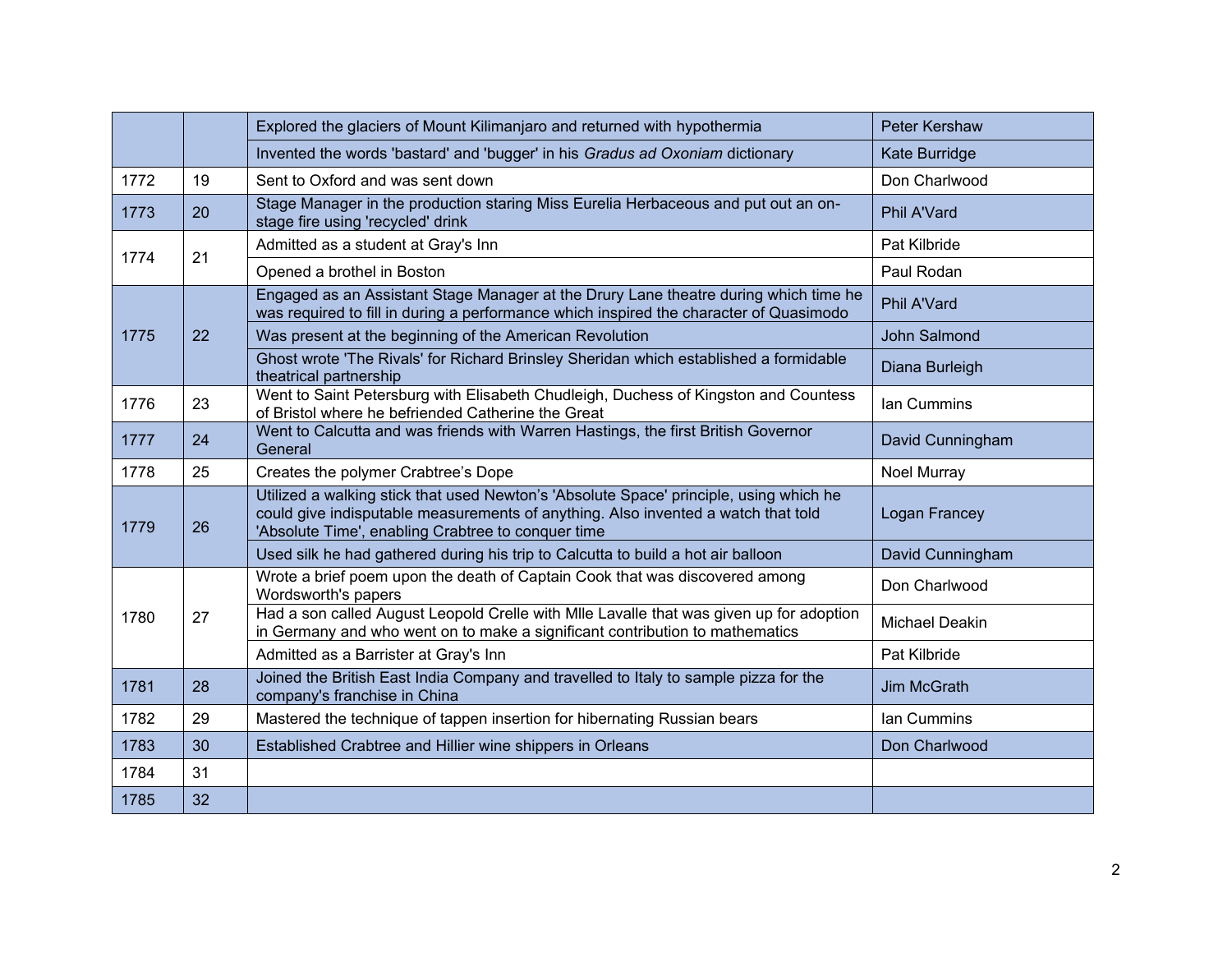| 1786 | 33 |                                                                                                                                                                                                       |                       |
|------|----|-------------------------------------------------------------------------------------------------------------------------------------------------------------------------------------------------------|-----------------------|
| 1787 | 34 | Presided over the Constitutional Convention in Philadelphia                                                                                                                                           | <b>Bill Claiborne</b> |
| 1788 | 35 |                                                                                                                                                                                                       |                       |
| 1789 | 36 | Travelled to the United States where his likeness to George Washington was so<br>extraordinary that he was mistakenly inaugurated as the first President of the US and<br>served two terms until 1797 | <b>John Salmond</b>   |
| 1790 | 37 |                                                                                                                                                                                                       |                       |
|      | 38 | Appointed a Bencher at Gray's Inn                                                                                                                                                                     | <b>Pat Kilbride</b>   |
| 1791 |    | Incited the mob that burnt down Joseph Priestley's house                                                                                                                                              | <b>Gordon Taylor</b>  |
|      |    | Visited the newly independent United States                                                                                                                                                           | <b>Howard Deakin</b>  |
| 1792 | 39 | Became friends with Talleyrand in Orleans                                                                                                                                                             | <b>Stephen Downes</b> |
| 1793 | 40 | Wrote an ode on the return of Governor Phillip                                                                                                                                                        | Don Charlwood         |
|      |    | <b>Invented Camembert</b>                                                                                                                                                                             | <b>Stephen Downes</b> |
| 1794 | 41 | Established Oxford University's first Don's Performance Management Scheme                                                                                                                             | Max Robinson          |
| 1795 | 42 | Researchers confuse Henry Crabb Robinson with Joseph Crabtree                                                                                                                                         | <b>Gordon Taylor</b>  |
| 1796 | 43 | Persuaded a gullible public to invest in his alchemist's stones                                                                                                                                       | Roy Jackson           |
| 1797 | 44 |                                                                                                                                                                                                       |                       |
|      | 45 | Planned to bring merino sheep to Australia but was thwarted by Captain Macarthur                                                                                                                      | Nick Hudson           |
| 1798 |    | Judged a meeting of the International Double Reed Society in Switzerland, where he<br>determined that the German Faggott was superior to the French Bassoon                                           | Paul Williams         |
| 1799 | 46 | Arranged for the first wombat and platypus to be sent from Australia to the Newcastle<br><b>Literary and Philosophical Society</b>                                                                    | Greg O'Brien          |
|      | 47 | Death falsely reported in the French Morning Post                                                                                                                                                     | <b>Stephen Downes</b> |
| 1800 |    | Saved King George III's life by thwarting an assassination attempt at the Theatre Royal                                                                                                               | Diana Burleigh        |
| 1801 | 48 | Established a pattern of Crabtree Prime Numbers                                                                                                                                                       | <b>John Rickard</b>   |
| 1802 | 49 |                                                                                                                                                                                                       |                       |
| 1803 | 50 | Became disillusioned with cider as a means to ensure the survival of the fittest and<br>joined the Rechebites                                                                                         | <b>Howard Deakin</b>  |
| 1804 | 51 |                                                                                                                                                                                                       |                       |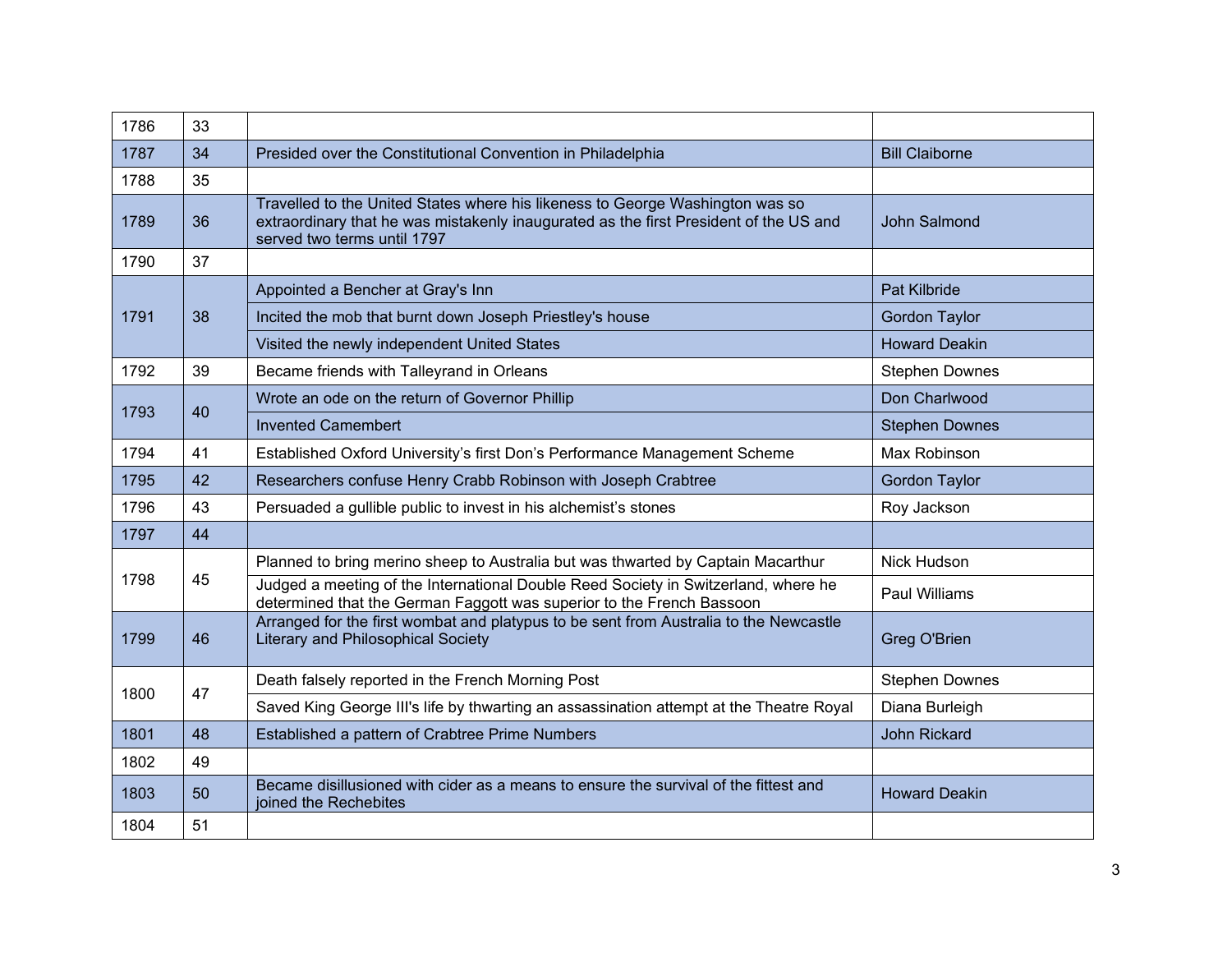| 1805 | 52 |                                                                                                                                                                   |                         |
|------|----|-------------------------------------------------------------------------------------------------------------------------------------------------------------------|-------------------------|
| 1806 | 53 | Clashed with NSW's Governor William Bligh                                                                                                                         | Paul Rodan              |
| 1807 | 54 |                                                                                                                                                                   |                         |
| 1808 | 55 | Became mentor and confidant for Arthur Wellesley, the future Duke of Wellington, with<br>whom he planned the Peninsula Campaign against the hated Napoleon        | <b>Bill Breen</b>       |
|      |    | Accepted a Chair at Vilno University                                                                                                                              | Greg O'Brien            |
| 1809 | 56 | Begins writing erotic poetry                                                                                                                                      | <b>Philip Martin</b>    |
| 1810 | 57 | In Paris where he made significant contributions to pedagogy                                                                                                      | <b>Richard Belshaw</b>  |
| 1811 | 58 | Subjected to lexicographical castration                                                                                                                           | Kate Burridge           |
|      |    | Became a mentor for Michael Faraday                                                                                                                               |                         |
| 1812 | 59 | Performed as Cinderella at the Theatre Royal Drury Lane which inspired Dame Edna<br>Everage                                                                       | Phil A'Vard             |
|      |    | Became a member of Almack's under the patronage of Prince Lieven, the Russian<br>ambassador to the Court of St James                                              | <b>Andrew Schnaider</b> |
| 1813 | 60 | Mastered chemistry and invented the oxy-acetylene torch                                                                                                           | Roy Jackson             |
| 1814 | 61 | Linked to the Cave of the Fagotts                                                                                                                                 | <b>Paul Williams</b>    |
| 1815 | 62 | Led the Prussian Army at the Battle of Waterloo after Marshal Blucher was knocked<br>unconscious                                                                  | <b>Bill Breen</b>       |
|      |    | Wrote for The Times on the Battle of Waterloo and thus became the first war<br>correspondent                                                                      | <b>Kevin Childs</b>     |
|      |    | Plied the British with Absinthe before the Battle of New Orleans which handed victory to<br>the U.S. Army                                                         | <b>Bill Claiborne</b>   |
|      |    | Fathered Ada Lovelace with Annabella Byron                                                                                                                        | <b>Jim Breen</b>        |
| 1816 | 63 | Had a sex change                                                                                                                                                  | <b>Richard Sebo</b>     |
| 1817 | 64 | Elected as a member of White's Club                                                                                                                               | <b>Andrew Schnaider</b> |
| 1818 | 65 |                                                                                                                                                                   |                         |
| 1819 | 66 |                                                                                                                                                                   |                         |
| 1820 | 67 | Published four original music compositions which became known to Mozart as The<br>Curse of the Crab and which stuck in the mind and inspired many great composers | <b>Martin Comte</b>     |
| 1821 | 68 |                                                                                                                                                                   |                         |
| 1822 | 69 |                                                                                                                                                                   |                         |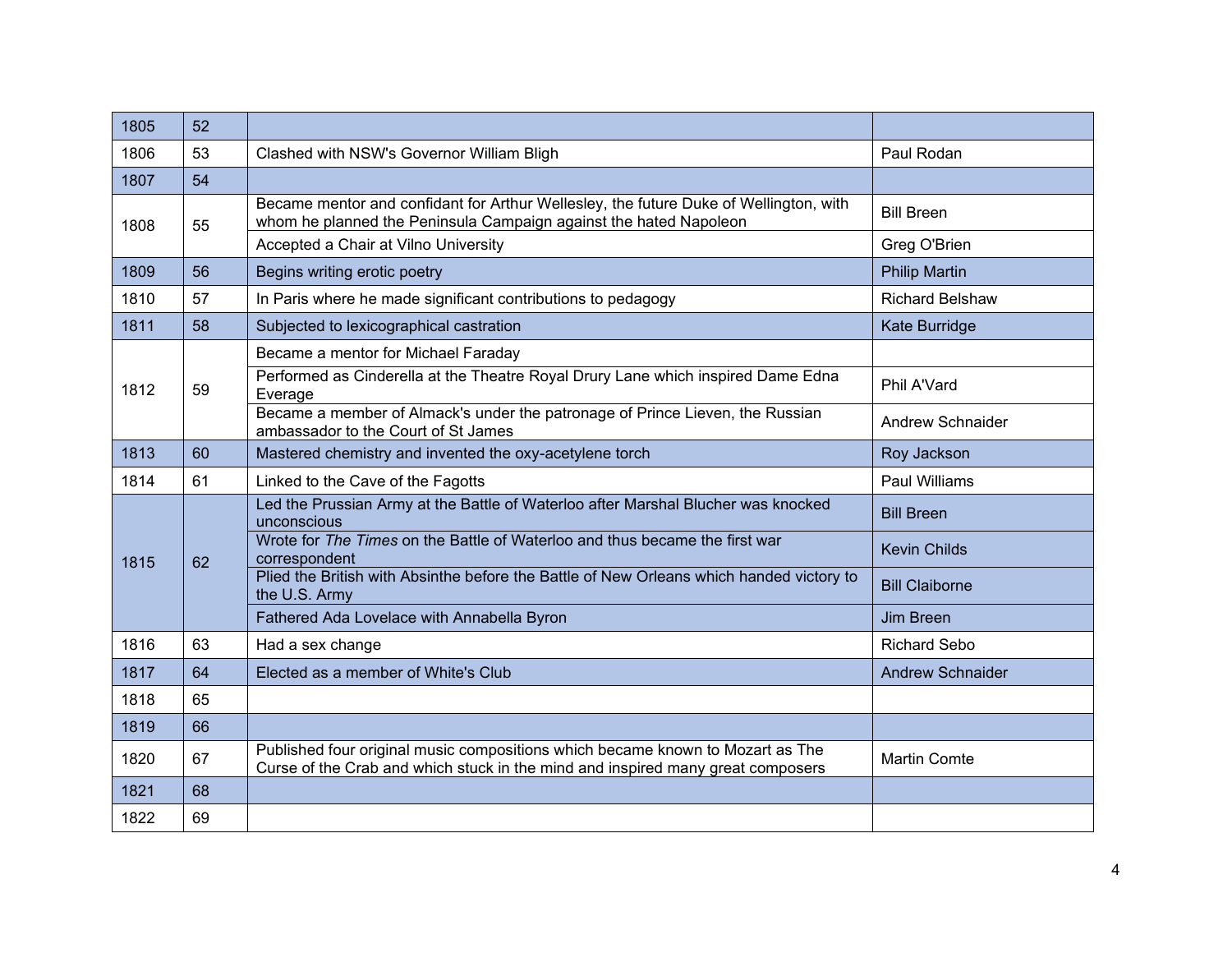| 1823 | 70 | Founded the Athenaeum Club with the Duke of Wellington and Michael Faraday                                                                                                                                                       | <b>Andrew Schnaider</b> |
|------|----|----------------------------------------------------------------------------------------------------------------------------------------------------------------------------------------------------------------------------------|-------------------------|
| 1824 | 71 | Again cited as The Curse of the Crab, this time by Beethoven                                                                                                                                                                     | <b>Martin Comte</b>     |
| 1825 | 72 |                                                                                                                                                                                                                                  |                         |
| 1826 | 73 |                                                                                                                                                                                                                                  |                         |
| 1827 | 74 | Lied about his age to gain employment at the Bank of England                                                                                                                                                                     | <b>Phillip Law</b>      |
| 1828 | 75 |                                                                                                                                                                                                                                  |                         |
|      | 76 | Envisioned the Echuca-Chipping Sodbury Railway without a single curve                                                                                                                                                            | <b>Nick Hudson</b>      |
| 1829 |    | Inspired and guided Charles Babbage as he devised his Difference Engine, establishing<br>him as the true Father of the Computer                                                                                                  | Jim Breen               |
| 1830 | 77 | Was present at the first running of Stephenson's 'Rocket', where he determined the<br>gauge for Brunel's Great Western Railway at 7 feet and half an inch (based on the<br>length of William Huskisson's corpse and his top hat) | <b>Nick Hudson</b>      |
| 1831 | 78 |                                                                                                                                                                                                                                  |                         |
| 1832 | 79 |                                                                                                                                                                                                                                  |                         |
| 1833 | 80 | Introduced Ada Lovelace to Charles Babbage                                                                                                                                                                                       | Jim Breen               |
| 1834 | 81 |                                                                                                                                                                                                                                  |                         |
| 1835 | 82 |                                                                                                                                                                                                                                  |                         |
| 1836 | 83 |                                                                                                                                                                                                                                  |                         |
| 1837 | 84 |                                                                                                                                                                                                                                  |                         |
| 1838 | 85 | Appeared in court charged with indecent exposure                                                                                                                                                                                 | Peter Darvall           |
| 1839 | 86 | Wrote a poem on the subject of Collins Street and settled at Lake Charliegrark in<br>Victoria                                                                                                                                    | <b>Keith Bennetts</b>   |
| 1840 | 87 |                                                                                                                                                                                                                                  |                         |
| 1841 | 88 | Set sail on The Tasmania to Port Phillip                                                                                                                                                                                         | <b>Tim Smith</b>        |
| 1842 | 89 | Was a notable lawyer in Port Phillip where he won a number of cases against Redmond<br>Barry and appeared in the first criminal libel case in the colony                                                                         | <b>Tim Smith</b>        |
| 1843 | 90 | Assisted in the laying of the foundation stone of the Supreme Court in Melbourne                                                                                                                                                 | Pat Kilbride            |
|      |    | Journeyed to Hong Kong from where he sought to colonise the east coast of Borneo                                                                                                                                                 | <b>Tim Smith</b>        |
| 1844 | 91 |                                                                                                                                                                                                                                  |                         |